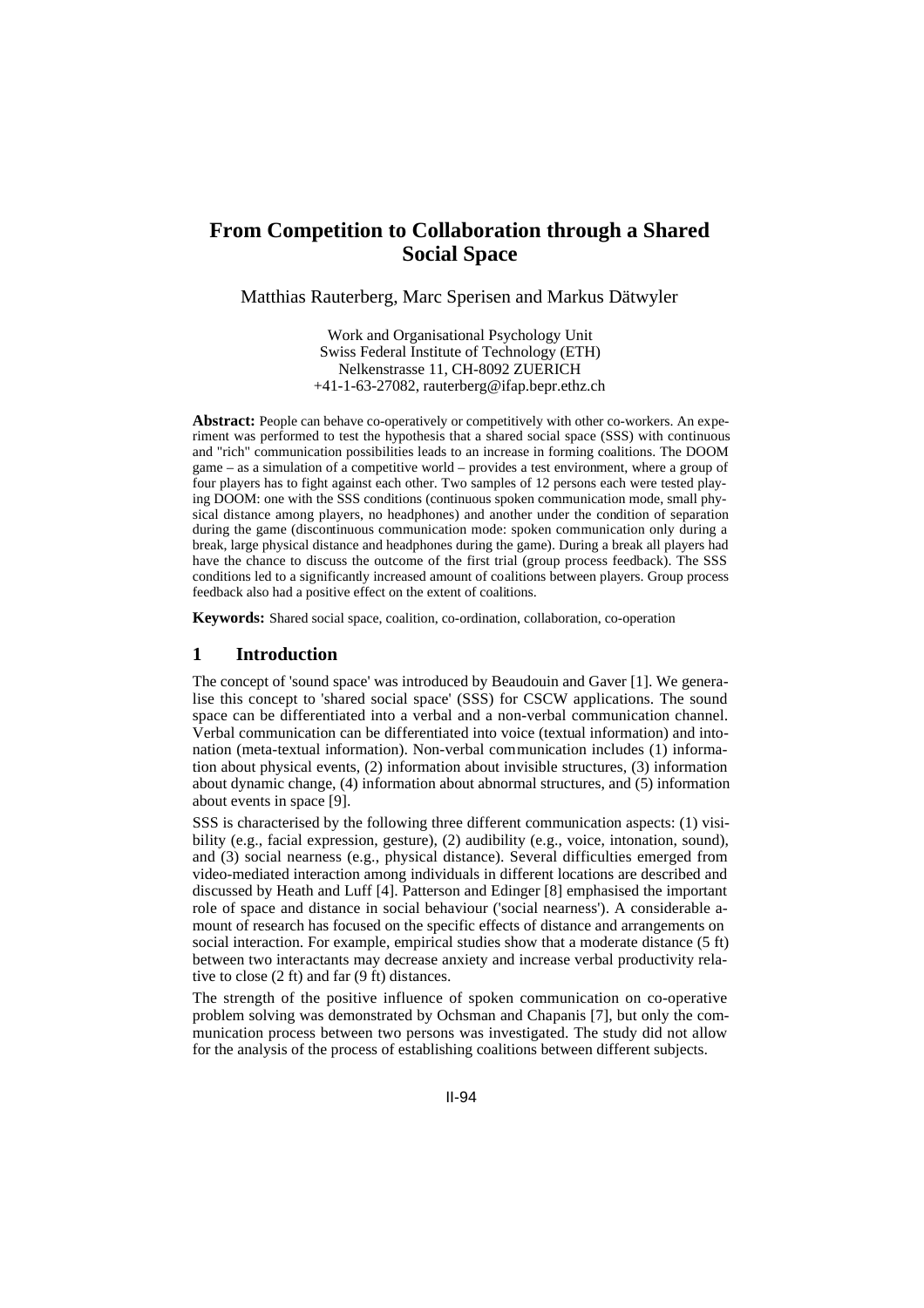It is difficult to define and to measure co-operative behaviour precisely. Deutsch [2] defines a *co-operative* social situation such that: the goal-region for each of the individuals in a given situation are defined so that a goal-region can be entered by any given individual only if all the individuals under consideration can also enter their respective goal-regions.

Deutsch [2] defines a *competitive* social situation as follows. The goals for the individuals in the situation under consideration have the following characteristic: the goalregion for each of the individuals in the situation are defined so that, if a goal-region is entered by any individual, the other individuals will be unable to reach their respective goals. It should be noted that there are probably very few real-life situations where these definitions are 'purely' applicable.

With an experimental investigation Deutsch [3] considered the effects of co-operation versus competition on group performance. He found two important practical implications of the results of his study: (1) greater group productivity results when the members are co-operative rather than competitive in their interrelationships; (2) competitiveness produces greater personal insecurity (expectations of hostility from others) than does co-operation.

In a large empirical study with group sizes between 3 and 6 persons Losada, Sanchez and Noble [5] found the following three relevant results: (1) if collaborative technology was used *without* feedback of the actual group process, a substantial reduction in socio-emotional interactive sequences was observed; (2) if collaborative technology was used *with* feedback of the actual group process, a significant increase in socioemotional interactive sequences was observed; (3) if group process feedback was given *without* using the collaborative technology, a significant reduction in socioemotional interactive sequences was observed. Losada, Sanchez and Noble [5] suggest, "that group process feedback could be instrumental in reducing social dynamics losses in computer-supported collaborative technology."

Tjosvold [11] reviewed the empirical support for Deutsch's theory and summarised that most of the studies compared a co-operation condition with a competitive situation. One neglected aspect is how to change from competition to co-operation. We assume that a competitive computer game is an appropriate test environment to investigate the change from competitive to cooperative behaviour. We chose the computer game DOOM for the research context.

Following Oberquelle [6] five different levels of demands for the interaction among persons can be distinguished:

- (1) *informing:* anonymous information can be exchanged without knowing each other (e.g., each DOOM player sees the position and the behaviour of each virtual player without knowing the person behind).
- (2) *coalition:* at least two persons must decide to form a coalition (e.g., two DOOM players decide to play together).
- (3) *co-ordinating:* communication leads to a shared usage of resources; common goals are not necessary; the participants should know each other a little (e.g., DOOM partners exchange the position of the enemy).
- (4) *collaborating:* participants are involved in the same task with different roles (e.g., chief and secretary generate a report); the assessment of each contribution is different (e.g., DOOM partners behave as 'commander' and 'soldier').
- (5) *co-operating:* participants work together to reach a common goal; individual interests and goals are subordinate to the common goal; decisions are carried out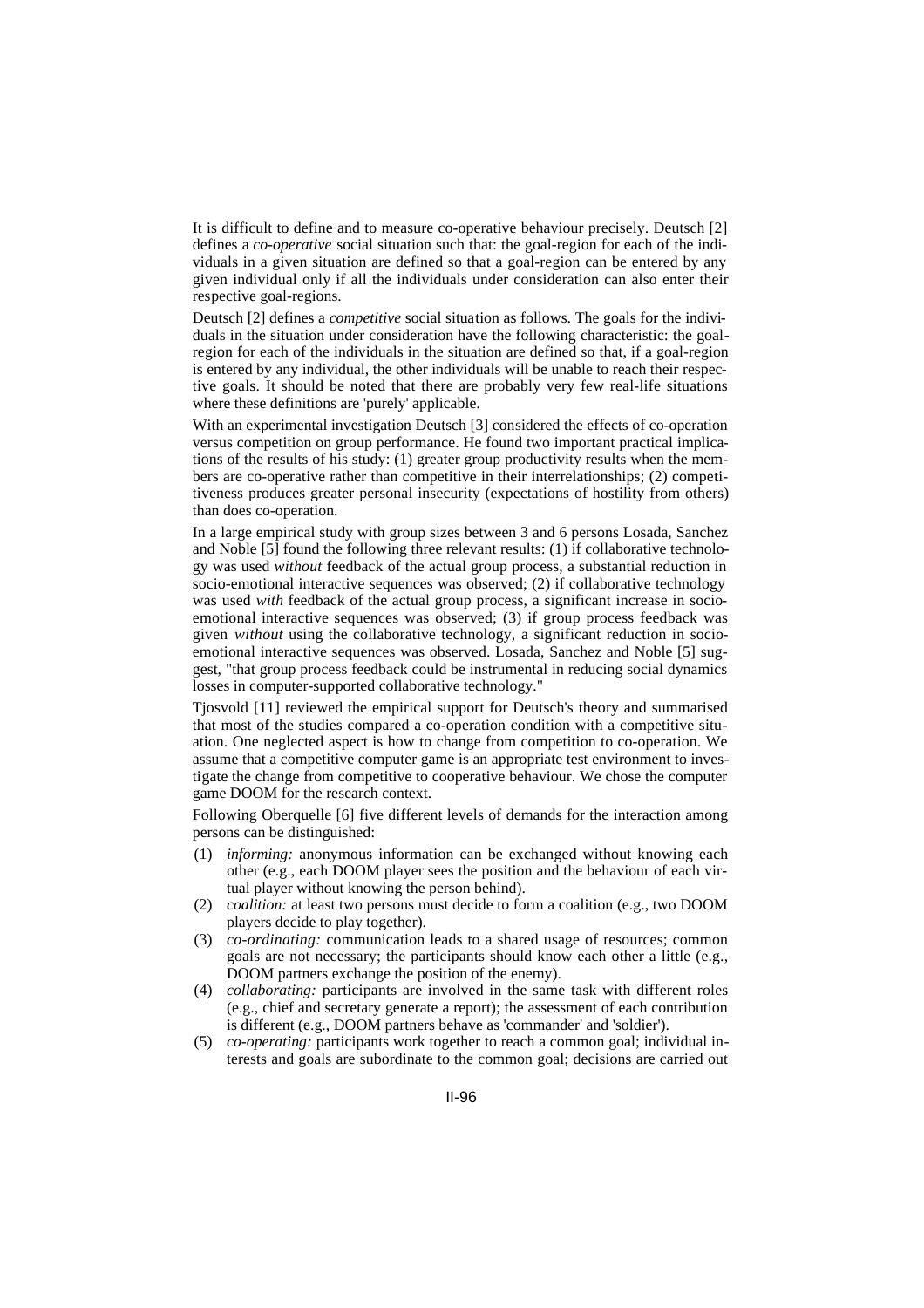together; competition is minimal; participants must know each other very well (e.g., DOOM partners have a common strategy to ambush the enemy).

Still, the extent to which SSS ('communication-rich mode') influences the readiness to form a coalition rather than only the task solving performance (cf. [3] and [7]) or the amount of socio-emotional interactivity in teams (cf. [5]) is unclear.

# **2 Method**

The DOOM game is appropriate to reconsider the hypothesis that SSS has an influence on the extent to form a coalition. This type of game forces the group members to continually choose between competitive behavior and to form a coalition. DOOM allows a maximum of four players to fight against or to play together in the same virtual, highly animated 3D space. If a player meets another player in the virtual 3D room, then he or she has at least three possibilities:

- (1) To fight and -- if possible -- to 'kill' the other,
- (2) not to fight and -- at least for the actual meeting -- to form a coalition, or
- (3) to run away or other passive behaviour (e.g., not to rise after dying).

The agreement not to attack each other among at least two players was interpreted as a 'coalition'. A stable coalition can lead to cooperative behaviour over time (e.g., to fight together and to protect each other).

A research version of DOOM was implemented such that players could not communicate during the game by keyboard. Therefore, the players needed an additional communication channel to form a coalition. The analysis of the effects of two different kinds of interactions: (1) continuous versus discontinuous communication and (2) group process feedback versus no feedback, was of primary interest.

#### **2.1 Environment**

In a computer training room at the ETH with eight IBM-PCs connected by Ethernet two separate clusters of four PCs each were networked. One PC cluster was arranged so that all four players sat in a different corner of the room (large distance condition; see Fig. 1). The other PC cluster was in the center of the room so that each player sat 'side-by-side' or 'back-to-back' with the three other players (small distance condition).

With the DOOMEdit v4.1 a new 3D labyrinth was implemented, i.e. one room with several separators (walls of different heights and a red column in the centre). The layout of our 3D labyrinth was very similar to the ground plane of a real LaserDrome game room near Zuerich. The purpose of a medium-high wall is that one can see over, but cannot go through it.

After entering the test room, each player was randomly assigned a colored badge  $(COLOR = {grey, green, red, yellow}.$  Each PC screen had a colored sheet of paper on top of the screen, as well. All colors corresponded with the colors of the virtual bodies inside the DOOM game. The input device was the keyboard; the output device was the color screen (IBM, 17").

#### **2.2 Subjects**

A total of one female and 23 male persons participated as players. Sixteen persons were students of computer science, and the other eight were public servants, free-lancers or researchers. A group with eight subjects played together at the same time in the test room. The age of 83% of all subjects was among 21 and 30 years, and the age of the others was among 31 and 40 years. To measure the pre-experiences (EXP) with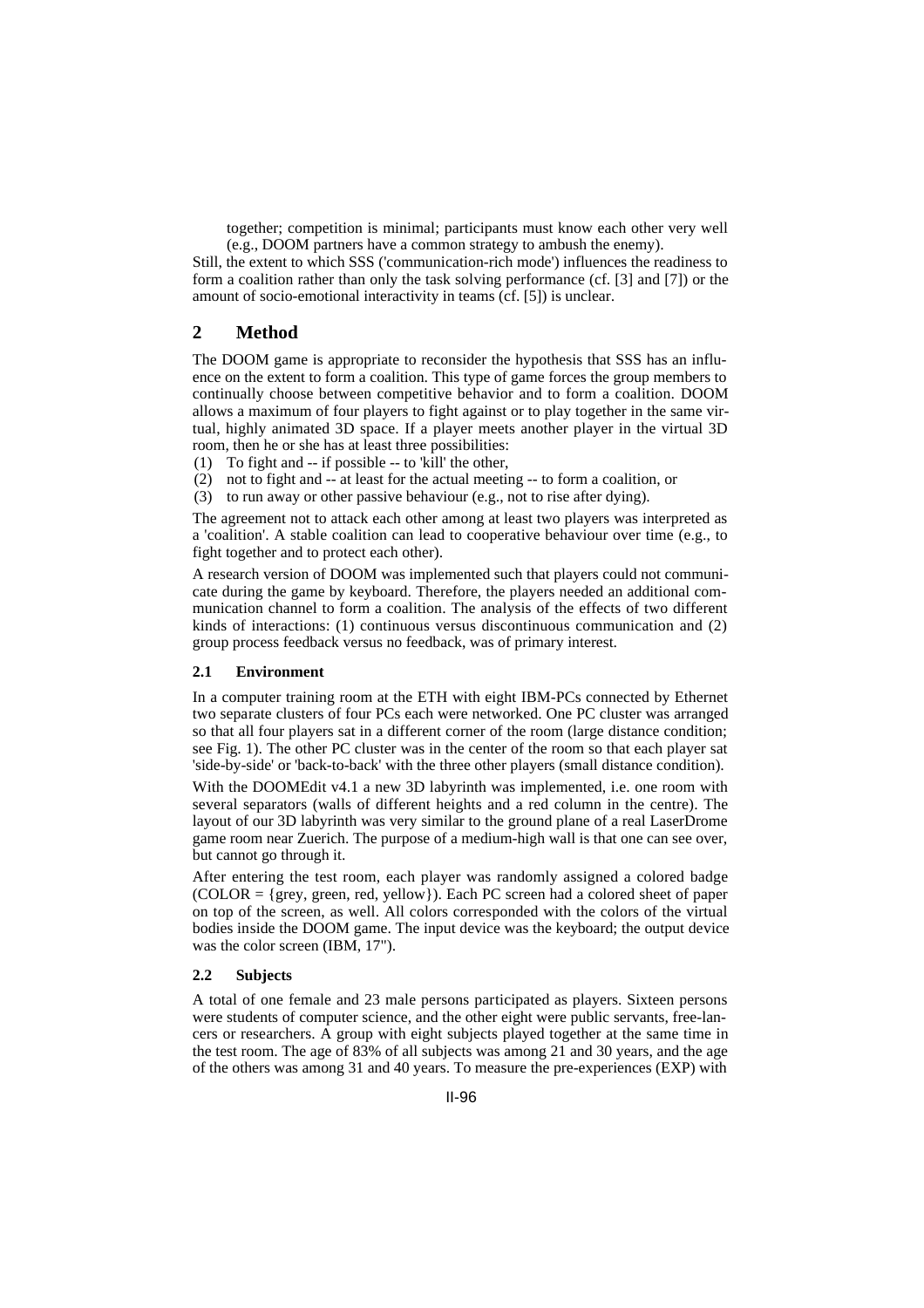the DOOM game and other computer games each subject had to count the total number of hours of playing ( $EXP<sub>DOOM</sub> = 19$ hrs ±19hrs,  $EXP<sub>other games</sub> = 440$ hrs ±1408hrs).

#### **2.3 Task**

Each player was instructed as follows: «You are together with three other players in a room of an unknown building. In this game a hit is the killing of another player. Try to get as many hits as you can. Coalitions with one of the others could be -- but are not necessarily -- helpful. You are alone with the three other players in the room.»



**Fig. 1.** General view of the test room and the two different test-conditions.

#### **2.4 Procedure and independent measures**

We used a 3-factorial test design with the following three independent factors.

*Factor A:* 'Communication mode' (continuous versus discontinuous) was considered to be a measure of SSS. Players under the small distance condition could continuously communicate with each other. Players under the large distance condition had to wear headphones during the game so that they could only communicate during the break (discontinuous communication mode).

*Factor B:* 'Group process feedback' (trial-1 without feedback versus trial-2 with feedback) was a repeated factor. The whole play time was divided into two trials of 15 minutes each with a break of 10 minutes between them. At the beginning of the break all eight players could look at the group process feedback of their results of trial-1 so that they could take the chance to discuss them during the break. The group process feed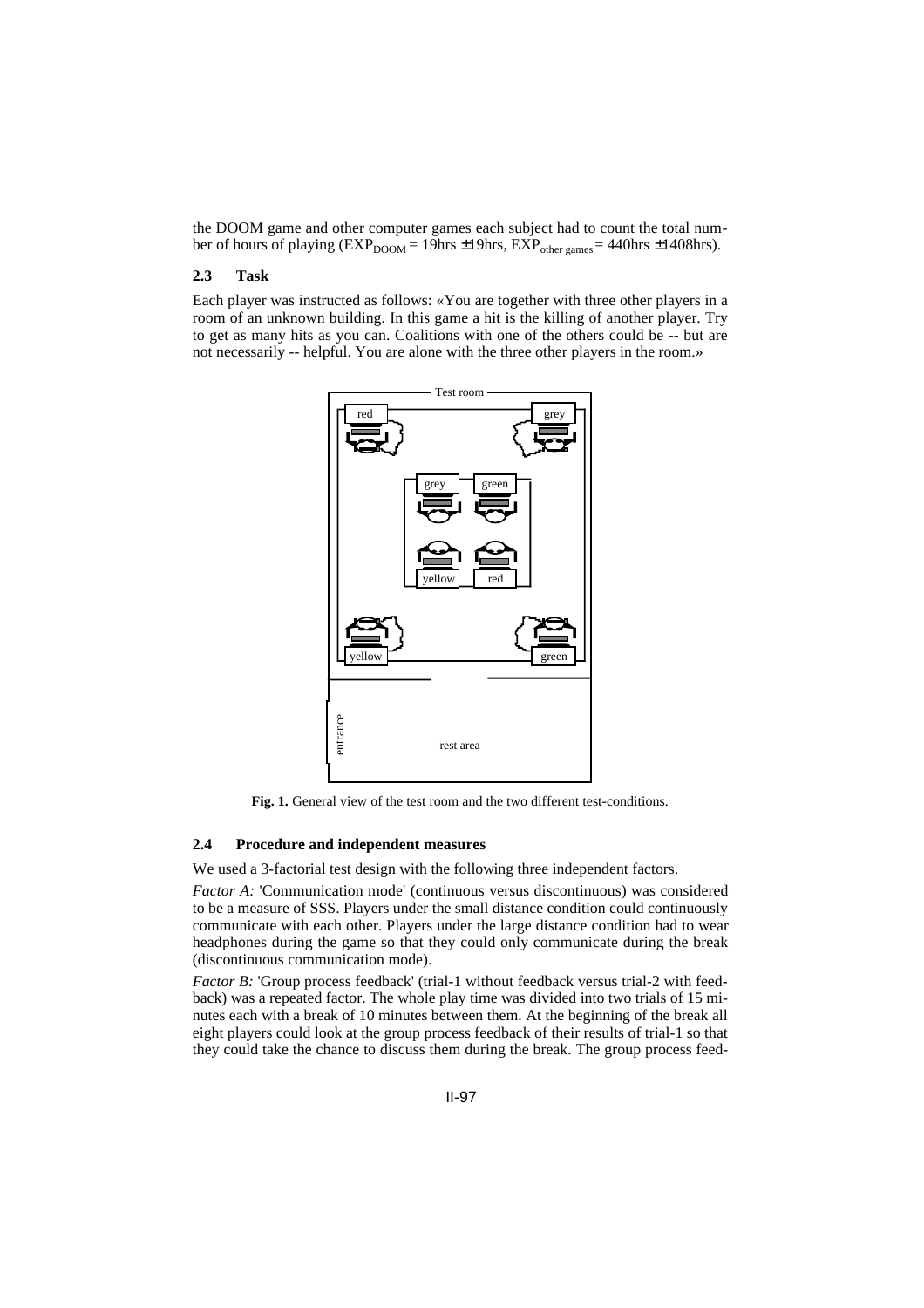back was a diagram with the number of 'killings' (who 'killed' whom, marked by the four colors).

*Factor C:* 'Position' is the physical -- and therefore social -- relation between the players' seats ('side-by-side' versus 'back-to-back', see Fig. 1). In the set-up, there were eight different seats: four 'side-by-side' places (small distance: 'yellow and red' versus 'grey and green'; large distance: 'yellow and green' versus 'red and grey') and four 'back-to-back' places (small distance: 'yellow and grey versus 'red and green'; large distance: 'yellow and red' versus 'green and grey'). If the aspect of 'social nearness' has an important contribution to the process of establishing a coalition, then the 'side-by-side' players should have a greater chance to form a coalition than the 'backto-back' players.

We gathered players with a list on a billboard outside the test room. All eight players of a group were randomly assigned to one of the eight positions. On three days in a row three different groups were investigated.

#### **2.5 Dependent measures**

First, the results of the main dependent variable 'coalition' are presented. With individual questionnaires all players after both trials were asked whether (or not) they had have a coalition with one or more other players and if yes, with whom (given by the color). A coalition was coded as "1" and no coalition as "0".

Second, to validate the users' answer in the questionnaire, their real behavior was measured by the number of killings per trial ('# of killings'). With this data we calculated a second dependent variable:

The 'trajectory rate' := 
$$
\sum_{c \in \text{COLOR}}
$$
 'condition'  $c^*$  '# of killings'  $c$  (1)

If the value of 'coalition' is '0' (no coalition), then the 'number of killings' of another player can be greater '0' (no traitor case). But, if the value of 'coalition' is '1' (coalition) and the 'number of killings' of the ally is greater 0, then we have a 'traitor'. The 'traitor rate' is a sensible measure of the stability of a declared coalition during a trial. The greater the 'traitor rate' is, the less stable is the coalition.

#### **3 Results**

We analysed our data with the statistic tool StatView (version 4.02). The results of a 2-factorial analysis of variances with one repeated measurement (Factor B 'group process feedback') are given in Tab. 1.

**Tab. 1.** MANOVA results of the variable 'coalition'.

|                           |     | DF F-Value | P-Value |
|---------------------------|-----|------------|---------|
| A: Communication          |     | 17.742     | .0004   |
| Subject(Group)            | 22. |            |         |
| <b>B</b> : Feedback       |     | 16.851     | .0005   |
| Feedback * Communication  |     | -468       | .5010   |
| Feedback * Subject(Group) | 22  |            |         |

The Factor A 'communication' is significant ( $p \le 0.0004$ , see Tab. 1). Continuous spoken communication with small distance and high social nearness (the SSS condition) leads to an increased readiness to form a coalition (see Tab. 2).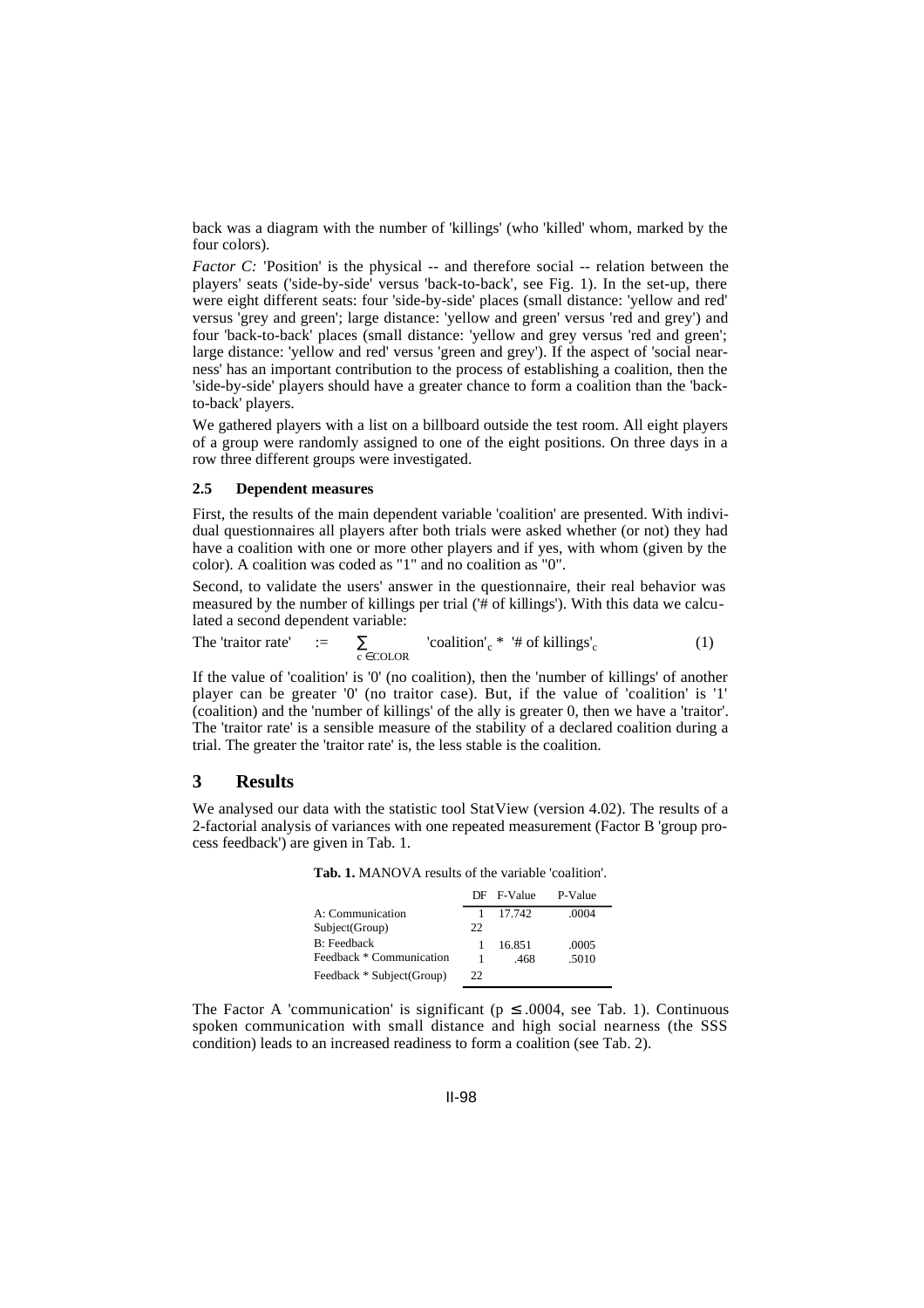**Tab. 2**. Means of 'coalition': Factor A 'communication mode' and Factor B 'group process feedback (fb)'

|               |  |                                              |                                                                                                                                     | Factor A communication mode and Factor B group process recupaci (10) |  |  |
|---------------|--|----------------------------------------------|-------------------------------------------------------------------------------------------------------------------------------------|----------------------------------------------------------------------|--|--|
| $\sim$ $\sim$ |  | $C_{\text{count}}$ $M_{\text{con}}$ $\pm$ CD | $\mathbf{D}$ and $\mathbf{D}$ and $\mathbf{D}$ and $\mathbf{D}$ and $\mathbf{D}$ and $\mathbf{D}$ and $\mathbf{D}$ and $\mathbf{D}$ |                                                                      |  |  |

| <b>Factor A:</b> | Count | Mean | $\pm$ SD | <b>Factor B:</b>            | Count | Mean | $\pm$ SD |
|------------------|-------|------|----------|-----------------------------|-------|------|----------|
| continuous       | 24    | .625 | -495     | without fb (trial 1)        | 24    | .167 | .381     |
| discontinuous    | 24    | .208 | .415     | with fb $(\text{trial } 2)$ | 24    | .667 | .482     |

The Factor B 'feedback' shows also a significant effect ( $p \le 0.0005$ , see Tab. 1). After the first trial and the group process feedback an increased amount of coalitions can be observed (see Tab. 2). Communication in the shared social space during the break had a strong impact on coalitions in the second trial. But, group process feedback and communication during the break did not compensate the effect of continuous communication and social nearness (no significant interaction,  $p \leq .501$ , see Tab. 1).

The stability of a coalition -- measured with the 'traitor rate' -- is close to significance at the 6%-level among the continuous and the discontinuous communication mode (p ≤ .0599, see Tab. 3).

**Tab. 3.** MANOVA results of the variable 'traitor rate'.

|                           |     | DF F-Value | P-Value |  |
|---------------------------|-----|------------|---------|--|
| A: Communication          |     | 3.934      | .0599   |  |
| Subject(Group)            | 22. |            |         |  |
| <b>B</b> : Feedback       |     | .144       | .7078   |  |
| Feedback * Communication  |     | .698       | .4125   |  |
| Feedback * Subject(Group) | 22. |            |         |  |

Players under the SSS condition have a high amount of coalitions (see Tab. 2), but they change these coalitions during the game (see Tab. 4). It is important to notice that the effect of the Factor B 'group process feedback' is not significant (see Tab. 3).

| <b>Tab. 4.</b> Means of 'traitor rate': Factor A 'communication mode' |  |  |  |
|-----------------------------------------------------------------------|--|--|--|
|-----------------------------------------------------------------------|--|--|--|

| <b>Factor A:</b> | Count | Mean | $+SD$ |
|------------------|-------|------|-------|
| continuous       | 24    | 1417 | 2.873 |
| discontinuous    | 24    | -125 | 448   |

Because the variances of the 'traitor rates' among both conditions of Factor A 'communication mode' are quite different (see Tab. 4), this effect was re-tested with Mann-Whitney (U = 200.5,  $p \le 0.0712$ ). We interpret this -- close to significance -- result as a *tendency* toward increasing instability of coalitions.

**Tab. 5.** Cross tabulation of Factor A 'communication mode' by Factor C 'position' - frequencies of coalitions during the *first trial* and during the *second trial.*

| <b>First trial:</b> | side<br>by<br>side | back<br>to<br>back | no<br>coali-<br>tion | Totals | <b>Second trial:</b> | side<br>bv<br>side | back<br>to<br>back | no<br>coali-<br>tion | Totals |
|---------------------|--------------------|--------------------|----------------------|--------|----------------------|--------------------|--------------------|----------------------|--------|
| continuous          | 4                  | $^{(1)}$           | 8                    | 12     | continuous           | 10                 |                    |                      | 12     |
| discontinuous       | $\theta$           | $^{(1)}$           | 12                   | 12     | discontinuous        |                    |                    |                      | 12     |
| Totals              |                    | $^{(1)}$           | 20                   | 24     | Totals               | 12                 |                    | Q                    | 24     |

To verify the interpretation that the aspect of 'social nearness' of SSS is the critical factor (not the continuous voice communication aspect alone), the correlation between the 'communication mode' and the 'social nearness' (seating position) was analysed.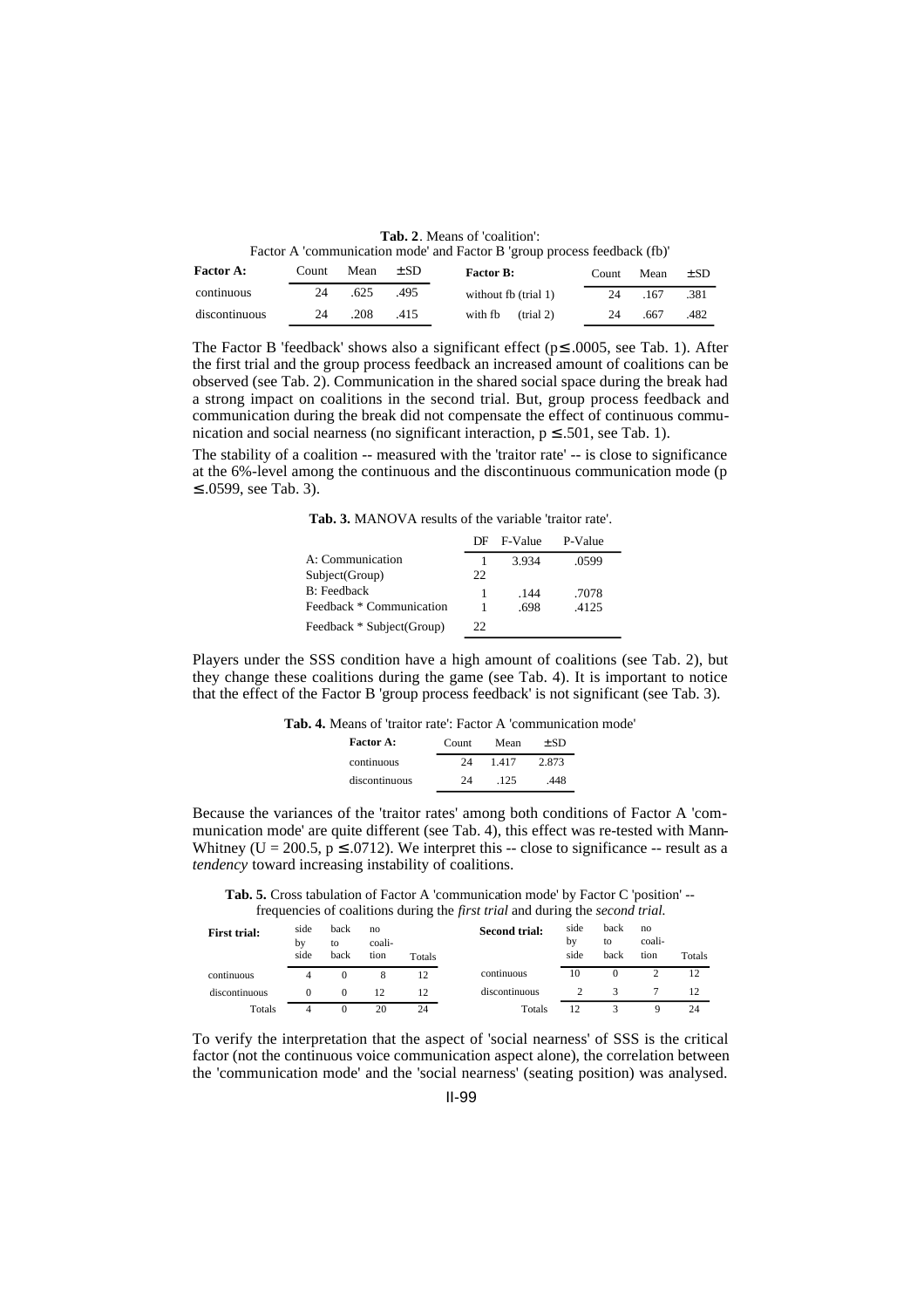We can find a significant correlation between the Factor A 'communication mode' (continuous versus discontinuous) and the Factor C 'position' during the *first trial* ('side-by-side' versus 'no coalition'; due to sparseness the level 'back-to-back' was excluded; CHI<sup>2</sup> = 4.8, df = 1, p  $\leq$  .029, see Tab. 5).

A significant correlation was also found between the Factor A 'communication mode' (continuous versus discontinuous) and the Factor C 'position' ('side-by-side' versus 'back-to-back' versus 'no coalition') during the *second trial* (CHI<sup>2</sup> = 11.1, df = 2, p  $\leq$ .004; see Tab. 5).

## **4 Discussion**

The following aspects should be discussed in more detail: (1) the representative selection of the subjects, (2) the generalisation of the results to other cooperative tasks, and (3) consequences for the design of CSCW-technology.

First, caused by the gathering method most of the test subjects are students of computer science. The gender distribution is not typical for the average enterprise, but typical for the computer science department at the ETH. How would another gender distribution change the results of this study? Most of the subjects were not familiar with DOOM, but many had quite a lot pre-experience with other computer games.

More and more people will have experience with computer games, so that this aspect is not a real limitation. The influence of a different gender distribution is an important aspect and should be investigated further on. The results of this study do not change if we exclude the data of the single female in our sample. In this sense the results can be generalised for male persons.

Second, one can argue that the results of this study are only confined to computer games with a competitive structure. The groups are randomly assigned and the investigated time span is short (ca. 30 min). Both last aspects are in contradiction to the definition of a *group* given by Ulich [12].

The randomisation was necessary to avoid a bias caused by friendships among the subjects. In this study is the significant effect of SSS on the readiness to form a coalition so strong, that it can be measured with such a simple test design. The readiness to form a coalition is a necessary pre-condition for collaboration and co-operation. Coalitions cannot be stable in a competitive context. To stabilise coalitions the work context must have at least three qualities [11] [12]: (1) a common and shared goal structure, (2) a perceivable interdependency of different goals, and (3) participation as a setting for interaction between unequally powerful persons.

Third, one important consequence for the design of CSCW-technology is to avoid work places at different locations so that a social space cannot be shared during the task solving process (cf. [10]). The result of our study is a strong argument against telework only with isolated individual work places.

### **5 Conclusion**

Three questions were investigated in our experiment: (1) How does a shared social space (SSS) influence the readiness to change from competitive to cooperative behavior? (2) How does a group process feedback influence the readiness to change from competitive to cooperative behaviour? (3) Does the aspect of social nearness -- in the context of a communication rich mode -- make an independent contribution?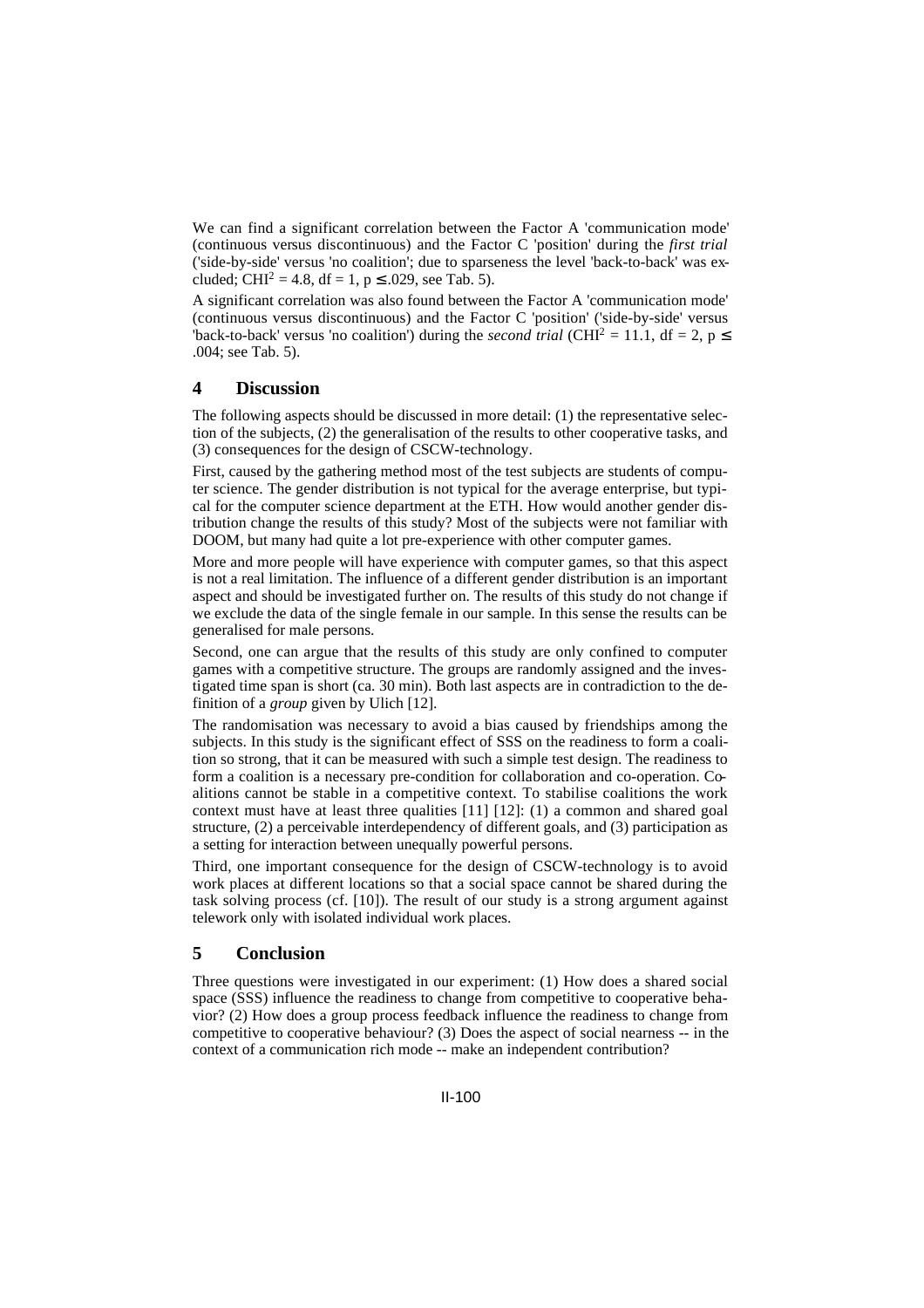With this investigation, the strong influence of continuous spoken communication - based on a shared social space -- on the extent and stability of cooperative behavior was shown. Not only the shared sound space, but also the shared social space and group process feedback (e.g., discussions during breaks provoked by the game results) increased the readiness to form a coalition. Due to the type of game the stability of each coalition cannot be stable over time.

Social isolation during task solving leads to a low coalition rate and should be avoided in the context of CSCW applications. If no spoken communication channel is established among users, then the wearing of a headphone is one critical factor for social isolation.

**Acknowledgements:** The authors thank the following persons for their generous support: Reto Largo, Albert Weiss and Prof. Carl August Zehnder at the Computer Science Department of the ETH and several anonymous reviewers.

#### **6 References**

- [1] Beaudouin-Lafon, M. & Gaver, W. (1994) ENO: Synthesizing Structured Sound Space. in Proceedings of UIST'94. (pp. 49-57), New York: ACM.
- [2] Deutsch, M. (1949) A theory of co-operation and competition. Human Relations 2: 129-152.
- [3] Deutsch, M. (1949) An experimental study of the effects of co-operation and competition upon group process. Human Relations 2: 199-231.
- [4] Heath, C. & Luff, P. (1992) Media space and communicative asymmetries: preliminary observations of video-mediated interaction. Human-Computer Interaction 7: 315-346.
- [5] Losada, M., Sanchez, P. & Noble, E. (1990) Collaborative technology and group process feedback: their impact on interactive sequences in meetings. in Proceedings of the Conference on Computer-Supported Cooperative Work. – CSCW'90. (pp. 53-64), New York: ACM.
- [6] Oberquelle, H. (1991) Computergestützte Kommunikation und Kooperation. in H. Oberquelle (Ed.) Kooperative Arbeit und Computerunterstützung. (pp. 1- 10), Göttingen: Angewandte Psychologie.
- [7] Ochsman, R. & Chapanis, A. (1974) The effects of ten communication modes on the behavior of teams during co-operative problem solving. International Journal of Man Machine Studies 6: 579-619.
- [8] Patterson, M. & Edinger, J. (1987) A functional analysis of space in social interaction. in A. Siegman and S. Feldstein (Eds.) Nonverbal behavior and communication. (pp. 523-562), Hillsdale: Erlbaum.
- [9] Mountford, S. & Gaver, W. (1990) Talking and Listening to Computers. in B. Laurel and S. Mountford (Eds.) The Art of Human-Computer Interface Design. (pp. 319-334), Reading, MA: Addison-Wesley.
- [10] Stefik, M., Foster, G., Bobrow, D., Kahn, K., Lanning, S. & Suchman, L. (1987) Beyond the chalkboard: computer support for collaboration and problem solving in meetings. Communications of the ACM 30: 32-47.
- [11] Tjosvold, D. (1984) Cooperation theory and organisations. Human Relations 37: 743-767.
- [12] Ulich, E. (1994, 3rd edition) Arbeitspsychologie. Stuttgart: Schäffer-Poeschel.